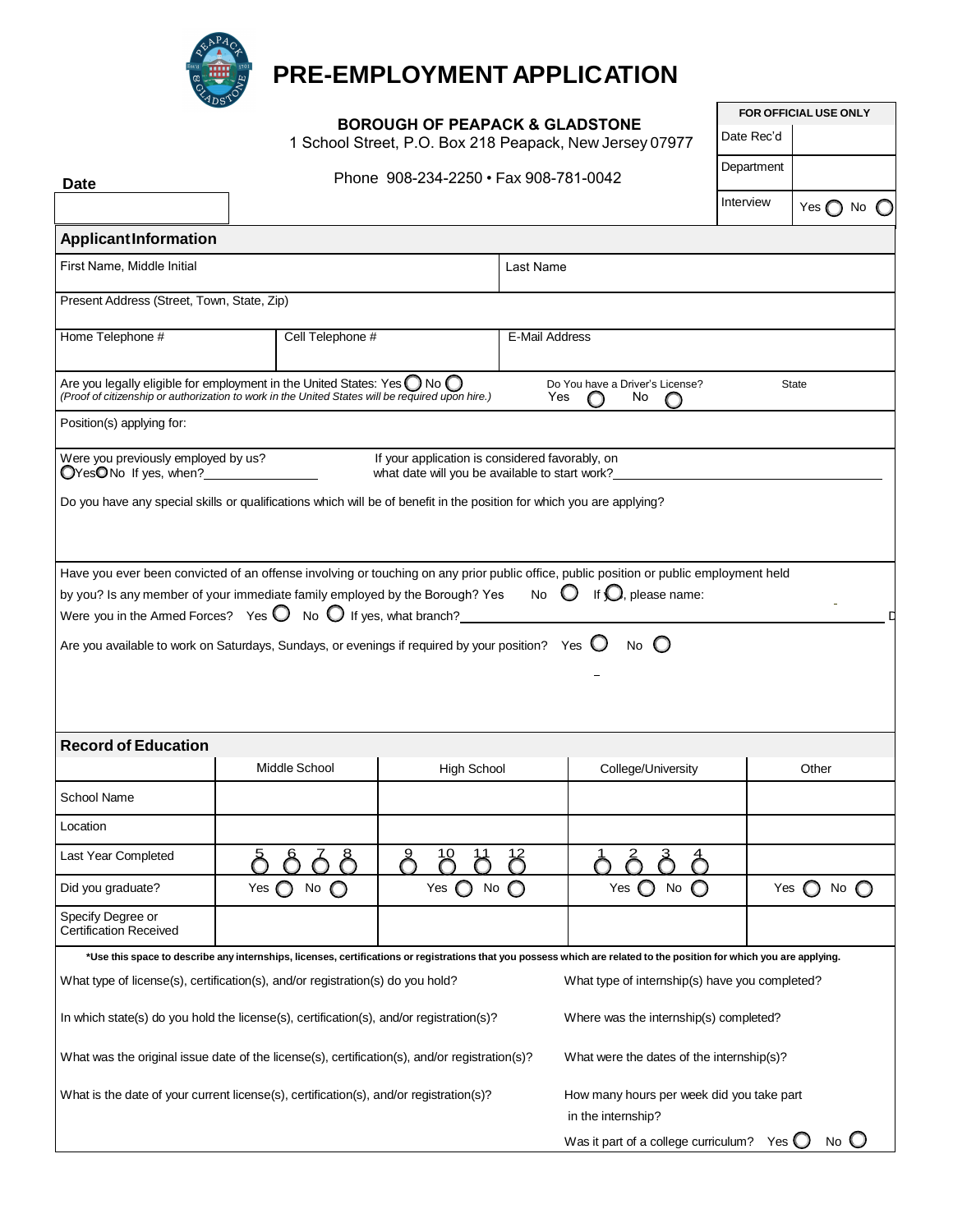|             | Employment History (start with your current or most recent job)                                                                                                              |  |                        |            |  |  |  |  |
|-------------|------------------------------------------------------------------------------------------------------------------------------------------------------------------------------|--|------------------------|------------|--|--|--|--|
| Employer #1 | Name of Company                                                                                                                                                              |  | Type of Business       |            |  |  |  |  |
|             | Address                                                                                                                                                                      |  | Telephone #            |            |  |  |  |  |
|             | Job Title                                                                                                                                                                    |  | Supervisor             |            |  |  |  |  |
|             | <b>Employment Dates</b>                                                                                                                                                      |  | Starting/Ending Salary | $\sqrt{2}$ |  |  |  |  |
|             | Work Performed                                                                                                                                                               |  |                        |            |  |  |  |  |
|             | Reason for Leaving                                                                                                                                                           |  |                        |            |  |  |  |  |
| Employer #2 | Name of Company                                                                                                                                                              |  | Type of Business       |            |  |  |  |  |
|             | Address                                                                                                                                                                      |  | Telephone #            |            |  |  |  |  |
|             | Job Title                                                                                                                                                                    |  | Supervisor             |            |  |  |  |  |
|             | <b>Employment Dates</b>                                                                                                                                                      |  | Starting/Ending Salary | $\prime$   |  |  |  |  |
|             | Work Performed                                                                                                                                                               |  |                        |            |  |  |  |  |
|             | Reason for Leaving                                                                                                                                                           |  |                        |            |  |  |  |  |
| Employer #3 | Name of Company                                                                                                                                                              |  | Type of Business       |            |  |  |  |  |
|             | Address                                                                                                                                                                      |  | Telephone #            |            |  |  |  |  |
|             | Job Title                                                                                                                                                                    |  | Supervisor             |            |  |  |  |  |
|             | <b>Employment Dates</b>                                                                                                                                                      |  | Starting/Ending Salary | $\sqrt{ }$ |  |  |  |  |
|             | Work Performed                                                                                                                                                               |  |                        |            |  |  |  |  |
|             | Reason for Leaving                                                                                                                                                           |  |                        |            |  |  |  |  |
|             | $\bigcirc$<br>$\bigcirc$<br>$\circ$<br>If there is a particular employer you do not wish us to contact, please indicate which one(s).<br>$\overline{2}$<br>3<br>$\mathbf{1}$ |  |                        |            |  |  |  |  |

Personal References (no former employers, relatives, current or former Borough Employees or Council Members please)

| Name | <b>Address</b> | Telephone # |
|------|----------------|-------------|
|      |                |             |
|      |                |             |
|      |                |             |
|      |                |             |

The Borough of Peapack and Gladstone is an equal opportunity employer and may not discriminate on the basis of race, color, creed, national origin, ancestry, political affiliation, age, marital status, sex, civil union status, domestic partnership status, familial status, genetic information, refusal to submit to a genetic test or make available the results of a genetic test, atypical heredity cellular or blood trait, pregnancy or any other protected status, affectional or sexual orientation, physical or mental disability, liability for military service or handicap.

All applicants offered a position with the Borough must submit to a physical, drug and alcohol test, and background check as a potential condition of employment.

## **Applicant's Statement**

I hereby authorize the Borough of Peapack and Gladstone to contact, obtain and verify the accuracy of information contained in this application from all previous employers (except where I have indicated they may not be contacted), educational institutions and references. I also hereby release the Borough of Peapack and Gladstone and its representatives from all liability for seeking, gathering and using such information to make employment decisions and all other persons or organizations for providing such information.

I certify that the facts set forth in my application for employment are true and complete. I understand that if employed, any false statement on the application may result in my dismissal. I further understand that this application is not nor is it intended to be a contract of employment, nor does this application obligate the Borough of Peapack and Gladstone in any way if the Borough decides to employ me. No one other than the Borough of Peapack and Gladstone has any authority to enter into any agreement for employment for any specified period of time or to make any agreement contrary to the foregoing and then only in writing signed by the Borough Administrator and approved by Resolution by the Mayor and Borough Council.